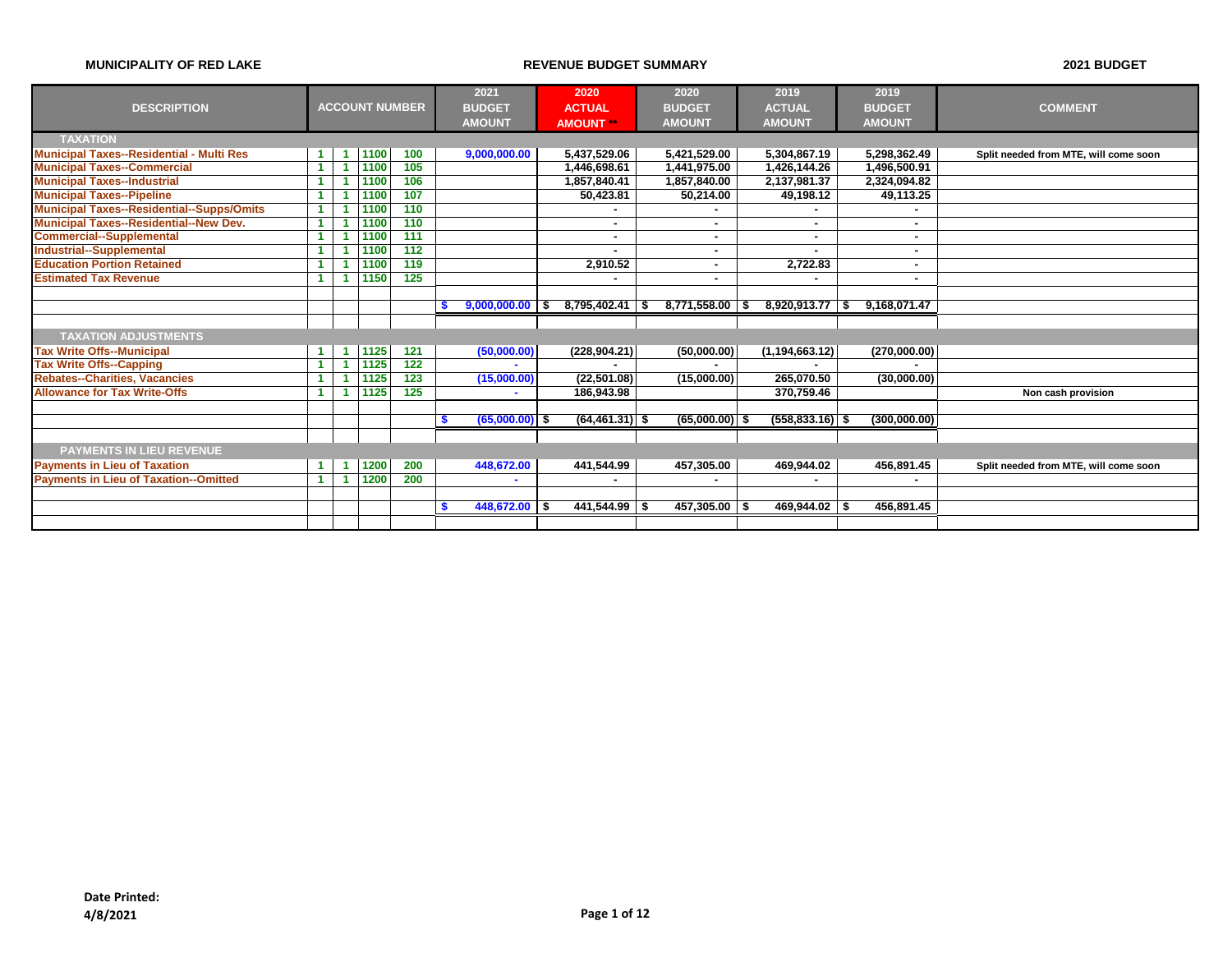|                                                          |  |                       |     | 2021          | 2020                     | 2020          | 2019           | 2019          |                              |
|----------------------------------------------------------|--|-----------------------|-----|---------------|--------------------------|---------------|----------------|---------------|------------------------------|
| <b>DESCRIPTION</b>                                       |  | <b>ACCOUNT NUMBER</b> |     | <b>BUDGET</b> | <b>ACTUAL</b>            | <b>BUDGET</b> | <b>ACTUAL</b>  | <b>BUDGET</b> | <b>COMMENT</b>               |
|                                                          |  |                       |     | <b>AMOUNT</b> | <b>AMOUNT</b> **         | <b>AMOUNT</b> | <b>AMOUNT</b>  | <b>AMOUNT</b> |                              |
| <b>ONTARIO CONDITIONAL OPERATING GRANTS</b>              |  |                       |     |               |                          |               |                |               |                              |
| <b>Ontario Municipal Partnership Fund (O M P F)</b>      |  | 1300                  | 300 | 838,200.00    | 912,800.00               | 912,800.00    | 1,014,200.00   | 1,014,200.00  |                              |
| <b>Police Grants--RIDE Subsidy</b>                       |  | 1300                  | 303 | 8,702.25      | 7,522.24                 | 8,840.00      | 7,209.36       | 8,840.00      |                              |
| <b>Police Grants--Safer Communities</b>                  |  | 1300                  | 304 | 20,000.00     |                          | 50,000.00     | 19,058.18      | 70,000.00     |                              |
| <b>Police Grants--Court Security</b>                     |  | 1300                  | 305 | ٠             | $\overline{\phantom{a}}$ |               | $\blacksquare$ |               |                              |
| <b>Ferry Subsidy</b>                                     |  | 1300                  | 306 | 184,300.00    | 263,154.14               | 184,300.00    | 208,378.37     | 184,300.00    |                              |
| <b>Fire Services Grants</b>                              |  | 1300                  | 307 | 5,600.00      |                          |               | ۰              | 17,500.00     |                              |
| <b>MMAH--Municipal Modernization</b>                     |  | 1300                  | 309 | 80,000.00     | $\overline{\phantom{a}}$ |               | ۰              |               |                              |
| <b>Ontario Cannabis Legalization Implementation Fund</b> |  | 1300                  | 310 | ۰             |                          | 5,000.00      | 17,509.00      | 11,252.00     |                              |
| <b>Community Safety Well-Being Plan Grant</b>            |  | 1300                  | 314 | ٠             | 52,500.00                |               |                |               |                              |
| <b>Stewardship Ontario</b>                               |  | 1300                  | 316 | 20,000.00     | 28,766.25                | 35,000.00     | 40,092.56      | 67,446.00     |                              |
| <b>Other Provincial Grants</b>                           |  | 1300                  | 318 |               |                          |               |                |               |                              |
| <b>OMAFRA--Asset Management Grant</b>                    |  | 1300                  | 319 | ۰             | $\overline{\phantom{a}}$ |               | $\blacksquare$ |               |                              |
| <b>OMAFRA--Asset Management Grant--Deferred</b>          |  | 1300                  | 319 |               |                          |               |                |               |                              |
| <b>LAS Energy Rebates</b>                                |  | 1300                  | 320 | ۰             |                          |               | 1,392.42       |               |                              |
| <b>Employment Grant--Summer Students</b>                 |  | 1300                  | 322 |               | 13,230.00                | 19,600.00     | 15,120.00      |               |                              |
| <b>MMAH--COVID19 Funding</b>                             |  | 1300                  | 330 | 67,056.00     |                          |               |                |               |                              |
| <b>NOHFC--Intern</b>                                     |  | 1300                  | 351 | 5,679.66      | 14,371.25                | 19,864.68     | $\blacksquare$ | 15,000.00     | <b>Infrastructure Intern</b> |
|                                                          |  |                       |     |               |                          |               |                |               |                              |
|                                                          |  |                       |     | 1,229,537.91  | 1,292,343.88 \$          | 1,235,404.68  | 1,322,959.89   | 1,388,538.00  |                              |
|                                                          |  |                       |     |               |                          |               |                |               |                              |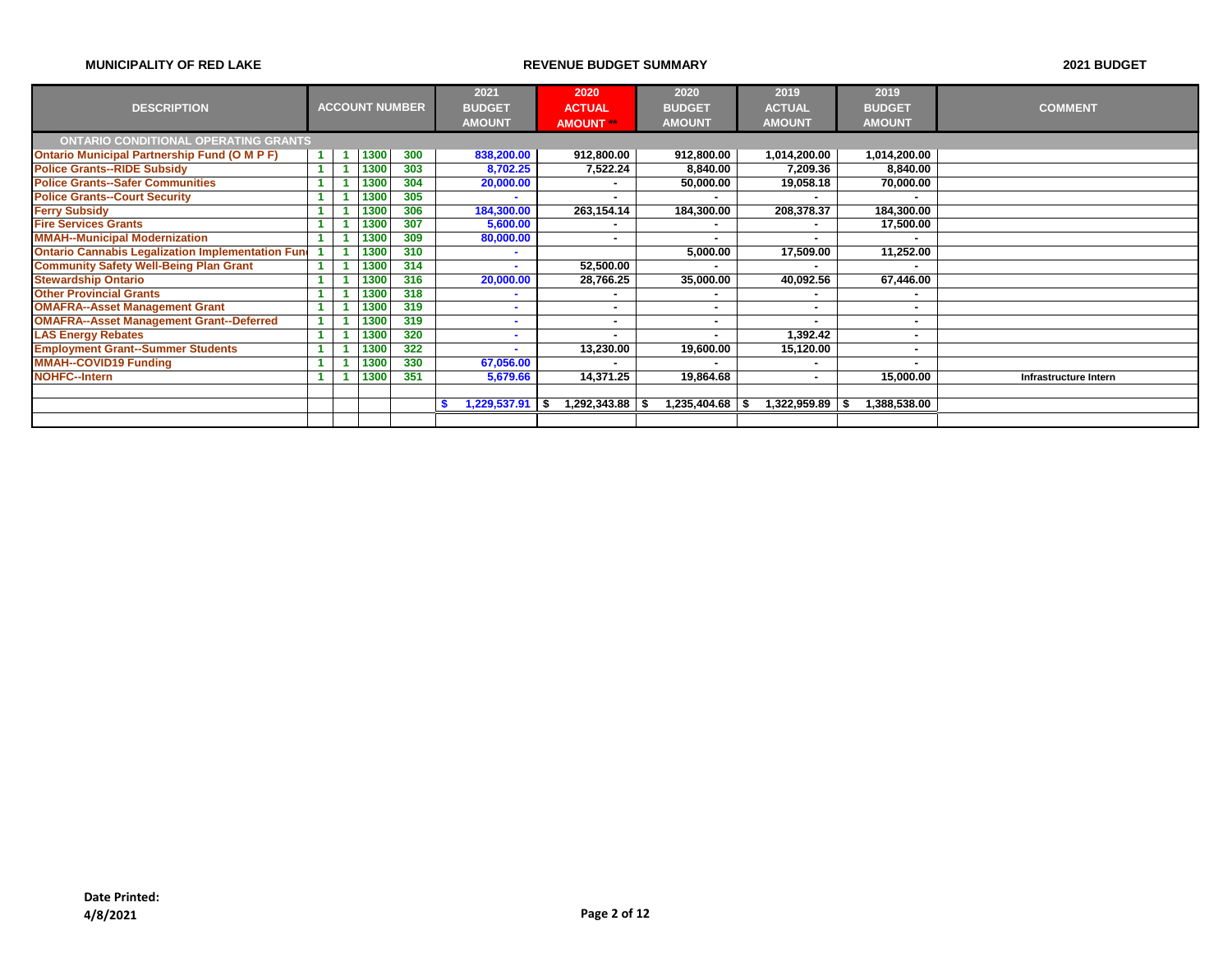|                                           |  |      |                       | 2021          | 2020          | 2020                   | 2019           | 2019          |                |
|-------------------------------------------|--|------|-----------------------|---------------|---------------|------------------------|----------------|---------------|----------------|
| <b>DESCRIPTION</b>                        |  |      | <b>ACCOUNT NUMBER</b> | <b>BUDGET</b> | <b>ACTUAL</b> | <b>BUDGET</b>          | <b>ACTUAL</b>  | <b>BUDGET</b> | <b>COMMENT</b> |
|                                           |  |      |                       | <b>AMOUNT</b> | <b>AMOUNT</b> | <b>AMOUNT</b>          | <b>AMOUNT</b>  | <b>AMOUNT</b> |                |
| <b>KDSB FUNDING</b>                       |  |      |                       |               |               |                        |                |               |                |
| <b>KDSB--Fee Subsidy--Red Lake</b>        |  | 1325 | 325                   | ۰             | 80,544.78     | 135,838.65             | 133,175.15     | 127,964.05    |                |
| KDSB--Fee Subsidy--Golden                 |  | 1325 | 326                   | ۰             | 33,640.15     | 65,256.16              | 63,976.63      | 86,422.75     |                |
| KDSB--Fee Subsidy--St. John's             |  | 1325 | 327                   | ۰             | 19,542.64     | 26,195.85              | 25,682.21      | 13,613.20     |                |
| <b>KDSB--General Operating Grant</b>      |  | 1325 | 330                   | ٠             | 563,806.28    | 427,860.00             | 404,326.00     | 483,024.00    |                |
| <b>KDSB--Special Needs Subsidy</b>        |  | 1325 | 331                   | ۰             | 131,005.00    | 157,200.00             | 157,203.00     | 124,067.00    |                |
| <b>KDSB--Hub--Resource Centre Subsidy</b> |  | 1325 | 333                   |               | 135,295.00    | 162,360.00             | 162,348.00     | 162,348.00    |                |
| <b>KDSB--Mitigation</b>                   |  | 1325 | 335                   | ۰             |               |                        | $\blacksquare$ | . .           |                |
| <b>KDSB--Stabilization</b>                |  | 1325 | 337                   | ۰.            | 73,049.00     | 123,618.05             | $\blacksquare$ |               |                |
| <b>KDSB--Travel Reimbursement</b>         |  | 1325 | 338                   | ۰             |               |                        | 13,704.71      |               |                |
| <b>KDSB--Child Care Grants--Other</b>     |  | 1325 | 339                   | ۰             | 1,405.14      |                        | ٠              |               |                |
| <b>KDSB--Emergency Child Care Centre</b>  |  | 1325 | 340                   | ۰             | 73.023.95     | ۰.                     | $\blacksquare$ |               |                |
| <b>KDSB--Quality Control</b>              |  | 1325 | 346                   | ۰             | 10,038.27     |                        | $\blacksquare$ |               |                |
| <b>KDSB Capital Grant</b>                 |  | 1325 | 349                   | ۰             | 50,000.00     |                        |                |               |                |
| <b>COVID-19 Child Care Subsidy</b>        |  | 1325 | 350                   | ۰             | (316.20)      | 12,000.00              | 14,063.00      | 25,000.00     |                |
|                                           |  |      |                       |               |               |                        |                |               |                |
|                                           |  |      |                       | ۰             | 1,171,034.01  | $1,110,328.72$ \$<br>S | 974,478.70     | 1,022,439.00  |                |
|                                           |  |      |                       |               |               |                        |                |               |                |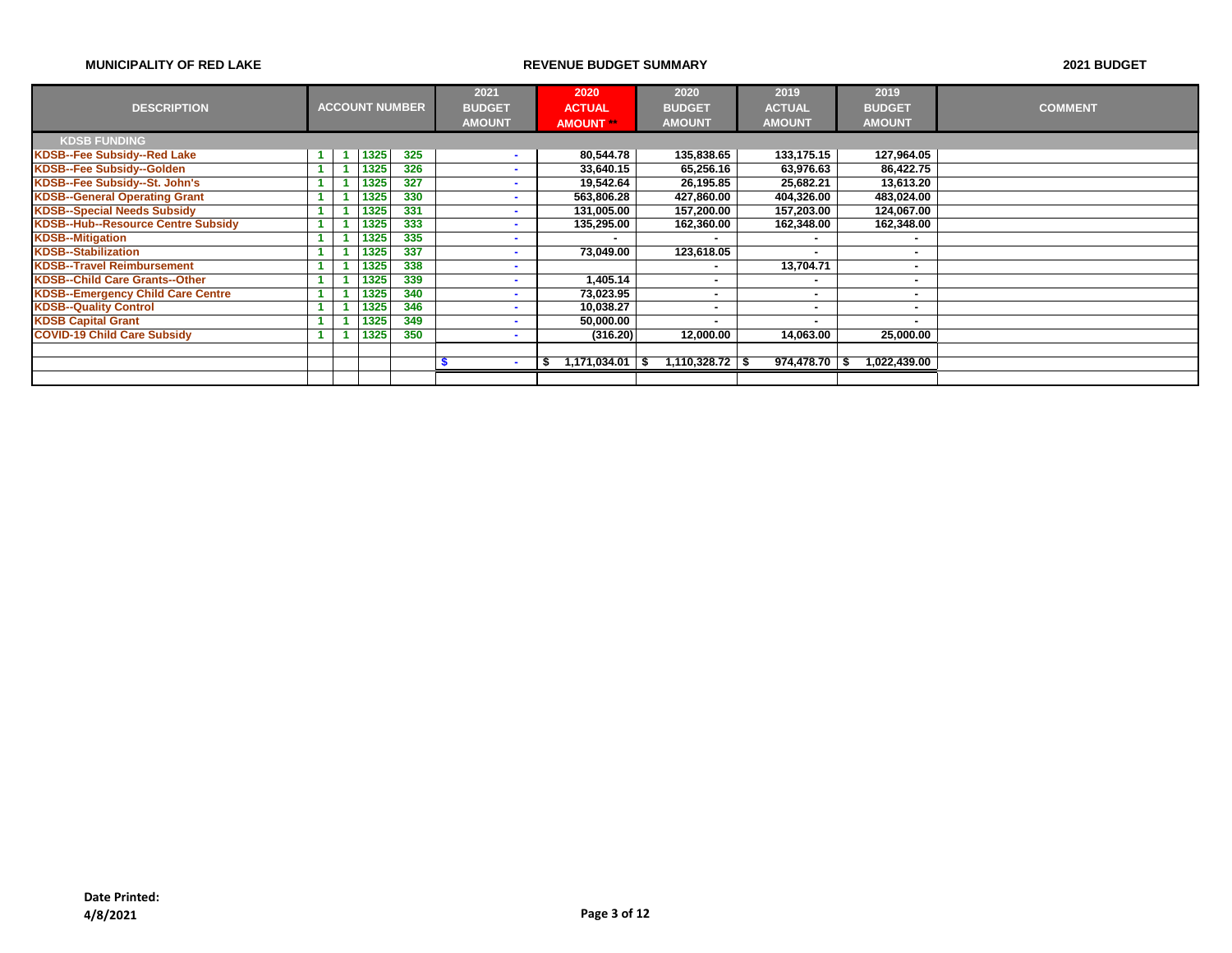|                                            |  |      |                       | 2021          |                | 2020                     | 2020          | 2019            | 2019          |                          |
|--------------------------------------------|--|------|-----------------------|---------------|----------------|--------------------------|---------------|-----------------|---------------|--------------------------|
| <b>DESCRIPTION</b>                         |  |      | <b>ACCOUNT NUMBER</b> | <b>BUDGET</b> |                | <b>ACTUAL</b>            | <b>BUDGET</b> | <b>ACTUAL</b>   | <b>BUDGET</b> | <b>COMMENT</b>           |
|                                            |  |      |                       | <b>AMOUNT</b> |                | <b>AMOUNT</b>            | <b>AMOUNT</b> | <b>AMOUNT</b>   | <b>AMOUNT</b> |                          |
| <b>ONTARIO CONDITIONAL CAPITAL GRANTS</b>  |  |      |                       |               |                |                          |               |                 |               |                          |
| <b>KDSB</b>                                |  | 1350 | 349                   |               | <b>COL</b>     | $\overline{\phantom{a}}$ | ۰             | $\blacksquare$  |               |                          |
| <b>NOHFC--REACH</b>                        |  | 1350 | 360                   |               | ۰              |                          | ۰             | 369,500.00      | 185,000.00    |                          |
| <b>NOHFC--Rec. Cluster</b>                 |  | 1350 | 363                   |               | ۰              | (10,980.95)              |               | 350,000.00      | 350,000.00    |                          |
| <b>CWWF Funding</b>                        |  | 1350 | 364/387               |               | ۰              |                          | ۰             | 17,311.67       | 13,426.78     |                          |
| NOHFC--C.I.P.                              |  | 1350 | 365                   |               | ۰              |                          | ۰             | ۰               |               |                          |
| <b>Water Works Funding (OMAFRA)</b>        |  | 1350 | 370                   |               | ۰              |                          | ۰             |                 |               |                          |
| <b>A M O Capital Grant</b>                 |  | 1350 | 375                   |               | ۰              |                          |               | 41,278.79       | 41,278.79     |                          |
| <b>Ontario Trillium Fund</b>               |  | 1350 | 385                   |               | ۰              |                          | ۰             | 150,000.00      | 150,000.00    |                          |
| I E S O Grant                              |  | 1350 | 386                   |               | ۰              |                          | ۰             | ۰.              |               |                          |
|                                            |  |      |                       |               |                |                          |               |                 |               |                          |
|                                            |  |      |                       |               |                | $(10,980.95)$ \$<br>\$   |               | $928,090.46$ \$ | 739,705.57    |                          |
|                                            |  |      |                       |               |                |                          |               |                 |               |                          |
| <b>CANADA CONDITIONAL OPERATING GRANTS</b> |  |      |                       |               |                |                          |               |                 |               |                          |
| <b>Canada Day Grant</b>                    |  | 1400 | 400                   |               | 1,600.00       | 1,600.00                 |               | 1,600.00        | 5,000.00      |                          |
| <b>Canada Specific Grants</b>              |  | 1400 | 425                   |               | 31,500.00      | 6,370.00                 | ۰             |                 |               | <b>Programmer Intern</b> |
|                                            |  |      |                       |               |                |                          |               |                 |               |                          |
|                                            |  |      |                       |               | $33,100.00$ \$ | $7,970.00$ \$            |               | $1,600.00$ \$   | 5,000.00      |                          |
|                                            |  |      |                       |               |                |                          |               |                 |               |                          |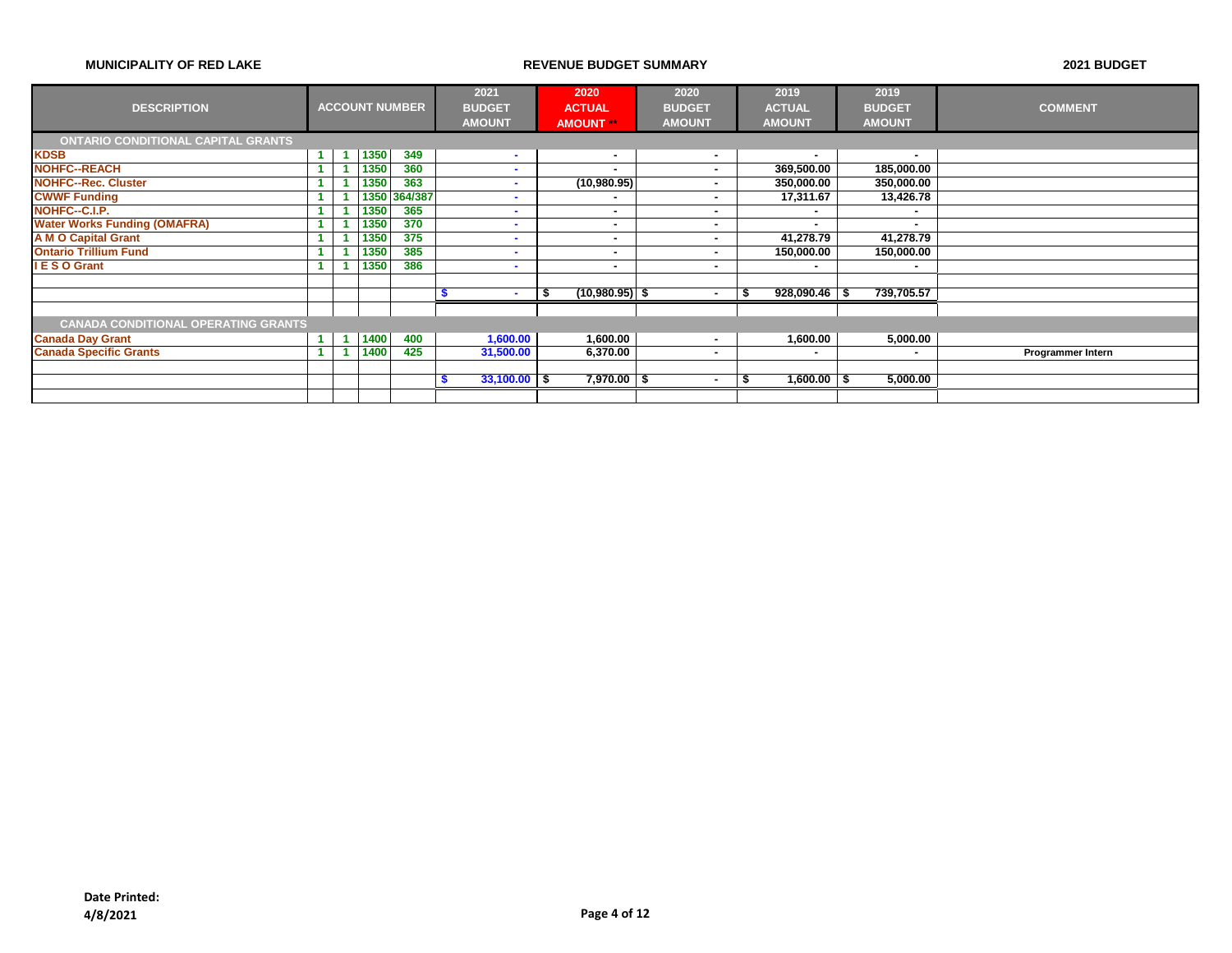|                                                    |                       |      |     | 2021              | 2020              | 2020              | 2019           | 2019                          |                |
|----------------------------------------------------|-----------------------|------|-----|-------------------|-------------------|-------------------|----------------|-------------------------------|----------------|
| <b>DESCRIPTION</b>                                 | <b>ACCOUNT NUMBER</b> |      |     | <b>BUDGET</b>     | <b>ACTUAL</b>     | <b>BUDGET</b>     | <b>ACTUAL</b>  | <b>BUDGET</b>                 | <b>COMMENT</b> |
|                                                    |                       |      |     | <b>AMOUNT</b>     | <b>AMOUNT</b>     | <b>AMOUNT</b>     | <b>AMOUNT</b>  | <b>AMOUNT</b>                 |                |
| <b>CANADA CAPITAL GRANTS</b>                       |                       |      |     |                   |                   |                   |                |                               |                |
| <b>Federal Gas Tax Funding--Current Year</b>       |                       | 1450 | 450 | 260,508.27        | 249,181.82        | 249,181.82        | 552,210.30     | 249,181.82                    |                |
| <b>Federal Gas Tax Funding--Deferred</b>           |                       | 1450 | 450 | (260, 508.27)     | (249, 181.82)     | (249, 181.82)     | (552, 210.30)  | (249, 181.82)                 |                |
| <b>Gas Tax Revenue--1955</b>                       |                       | 1450 | 450 |                   |                   |                   |                |                               |                |
| <b>Gas Tax Revenue--1960</b>                       |                       | 1450 | 450 |                   |                   |                   |                |                               |                |
| <b>Gas Tax Revenue--2200</b>                       |                       | 1450 | 450 |                   |                   |                   |                |                               |                |
| <b>Gas Tax Revenue--2300</b>                       |                       | 1450 | 450 | ÷.                | 15,519.16         | 14,653.44         | 171,720.00     | 12,211.20                     |                |
| <b>Gas Tax Revenue--2400/2405</b>                  |                       | 1450 | 450 | ٠                 |                   |                   | 7,794.82       | 12,720.00                     |                |
| <b>Gas Tax Revenue--2754</b>                       |                       | 1450 | 450 |                   | 4,019.52          | 4,019.52          |                |                               |                |
| <b>Gas Tax Revenue--2757</b>                       |                       | 1450 | 450 | $\sim$            |                   | ۰                 | 283,397.90     | 263,221.04                    |                |
| <b>Gas Tax Revenue--2790</b>                       |                       | 1450 | 450 |                   |                   | ۰                 | 3,448.65       | 4,340.83                      |                |
| <b>Gas Tax Revenue--2800</b>                       |                       | 1450 | 450 |                   |                   |                   |                |                               |                |
| <b>Gas Tax Revenue--2955</b>                       |                       | 1450 | 450 | ۰.                | 4,725.33          | 44,774.40         | $\blacksquare$ | 59,020.80                     |                |
| <b>Accessibility Grant</b>                         |                       | 1450 | 453 | $\sim$            |                   |                   |                |                               |                |
| <b>O C I F Grants</b>                              |                       | 1450 | 454 | 233,840.00        | 233,840.00        | 233,840.00        | 228,167.00     | 228,167.00                    |                |
| <b>O C I F Grants--Deferred</b>                    |                       | 1450 | 454 | (233, 840.00)     | (233, 840.00)     | (233, 840.00)     | (228, 167.00)  | (228, 167.00)                 |                |
| <b>O C I F Grants--Deferred Usage</b>              |                       | 1450 | 454 |                   |                   |                   |                |                               |                |
| <b>O C I F Grants--ICIP Usage</b>                  |                       | 1450 | 454 | 665,950.77        | 588,346.10        | 384,113.50        |                |                               |                |
| <b>Fed-Nor--Pavilion/Rec Cluster</b>               |                       | 1450 | 455 |                   | (1, 247.00)       |                   | 248,818.00     | 250.000.00                    |                |
| <b>Fed-Nor--REACH</b>                              |                       | 1450 | 456 | ۰.                |                   | ٠.                | 73,900.00      | 36,950.00                     |                |
| <b>Fed-Nor--REACH Feasibility</b>                  |                       | 1450 | 463 | ٠                 |                   | ۰.                |                |                               |                |
| <b>Fed-Nor--Walkable Trails</b>                    |                       | 1450 | 464 | ٠                 | ٠                 | ۰                 |                |                               |                |
| <b>C C S F--REACH</b>                              |                       | 1450 | 467 |                   |                   | ۰                 | 110,850.00     | 55,425.00                     |                |
| <b>Federation of Canadian Municipalities (FCM)</b> |                       | 1450 | 470 | 19,339.20         |                   |                   |                | 92,125.00                     |                |
| A.C.A.P. Grant                                     |                       | 1450 | 473 | 2,003,452.00      | 2,672,034.12      | 2,165,197.89      | 4,770,560.57   | 9,764,122.00                  |                |
| <b>Canada--Pavilion Accessibility Grant</b>        |                       | 1450 | 474 |                   |                   |                   |                | 50,000.00                     |                |
| <b>Canada 150 Grant</b>                            |                       | 1450 | 475 | ÷                 |                   |                   |                |                               |                |
| <b>ICIP Rural &amp; Northern Funding Stream</b>    |                       | 1450 | 476 | 3,662,316.21      | 898,667.27        | 2,280,491.74      |                |                               |                |
|                                                    |                       |      |     |                   |                   |                   |                |                               |                |
|                                                    |                       |      |     | $6,351,058.18$ \$ | $4,182,064.50$ \$ | $4,893,250.49$ \$ |                | 5,670,489.94 \$ 10,600,135.87 |                |
|                                                    |                       |      |     |                   |                   |                   |                |                               |                |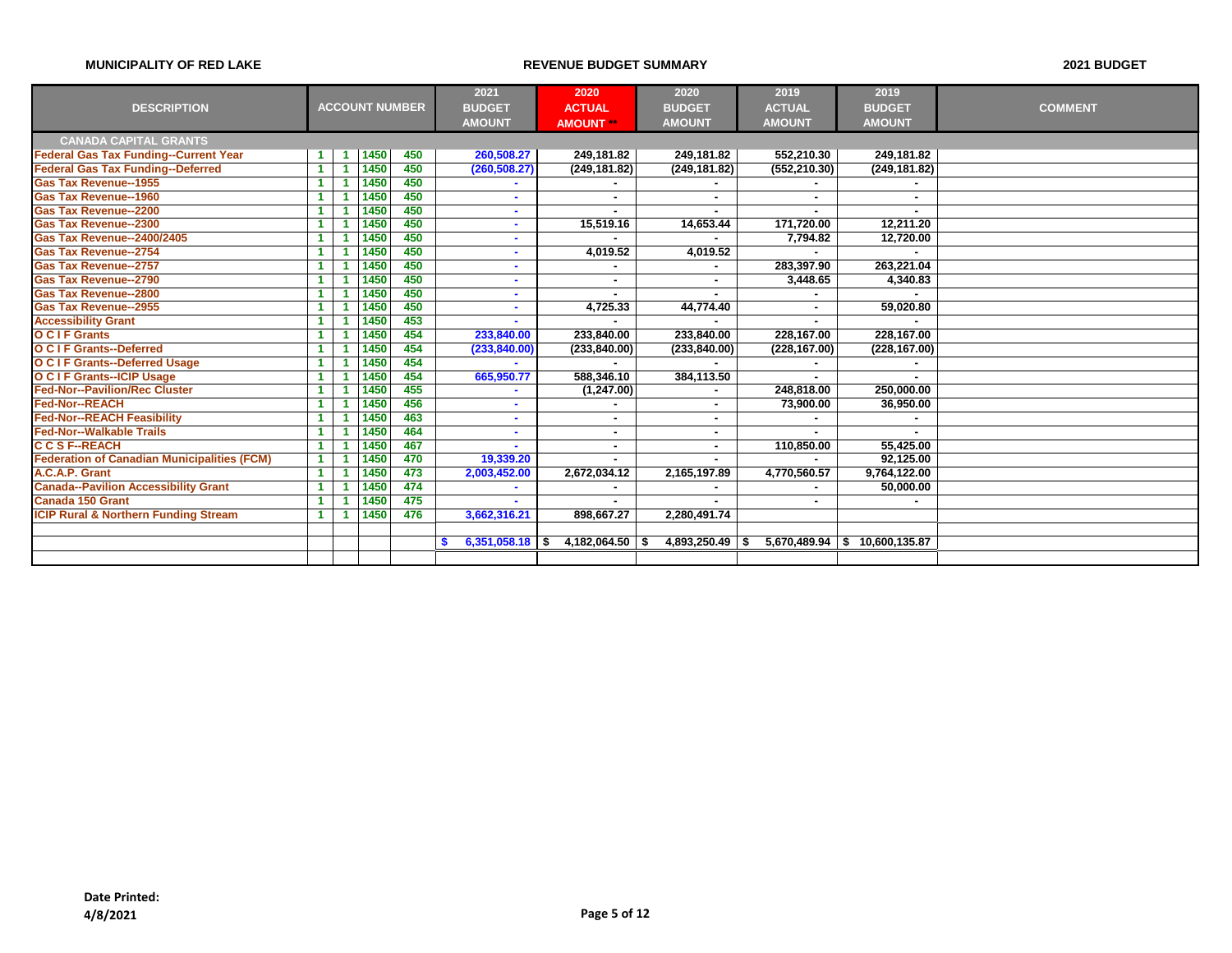|                                              |                      |                      |      |                       | 2021                        | 2020              | 2020                     | 2019                 | 2019          |                |
|----------------------------------------------|----------------------|----------------------|------|-----------------------|-----------------------------|-------------------|--------------------------|----------------------|---------------|----------------|
| <b>DESCRIPTION</b>                           |                      |                      |      | <b>ACCOUNT NUMBER</b> | <b>BUDGET</b>               | <b>ACTUAL</b>     | <b>BUDGET</b>            | <b>ACTUAL</b>        | <b>BUDGET</b> | <b>COMMENT</b> |
|                                              |                      |                      |      |                       | <b>AMOUNT</b>               | <b>AMOUNT</b>     | <b>AMOUNT</b>            | <b>AMOUNT</b>        | <b>AMOUNT</b> |                |
| <b>USER FEES AND CHARGES</b>                 |                      |                      |      |                       |                             |                   |                          |                      |               |                |
| <b>Water System--Consumption Charges</b>     | $\blacktriangleleft$ | $\blacktriangleleft$ | 1500 | 500                   | 1,055,226.87                | 920,747.87        | 1,018,000.00             | 1,018,017.24         | 1,017,137.50  |                |
| <b>Water System--Distribution Fees</b>       | $\blacktriangleleft$ | $\blacktriangleleft$ | 1500 | 501                   | 345,000.00                  | 345,117.19        | 340,000.00               | 333,340.57           | 327,700.00    |                |
| <b>Water System--Infrastructure Renewal</b>  | $\blacktriangleleft$ | $\blacktriangleleft$ | 1500 | 502                   | 557,000.00                  | 557,417.25        | 551,800.00               | 540,979.12           | 538,200.00    |                |
| <b>Water System--Reinstatement Charges</b>   | $\blacktriangleleft$ | $\blacktriangleleft$ | 1500 | 503                   | $\sim$                      |                   |                          |                      |               |                |
| <b>Sewage System--Consumption Charges</b>    | $\blacktriangleleft$ | -1                   | 1500 | 505                   | 660,000.00                  | 584,996.94        | 620,000.00               | 621,474.39           | 510,350.00    |                |
| <b>Sewage System--Distribution Fees</b>      | 1                    | -1                   | 1500 | 506                   | 166,000.00                  | 166,565.60        | 163,000.00               | 160,731.54           | 158,450.00    |                |
| <b>Sewage System--Infrastructure Renewal</b> | $\blacktriangleleft$ | -1                   | 1500 | 507                   | 162,000.00                  | 162,182.60        | 161,000.00               | 158,246.61           | 156,950.00    |                |
| <b>Collection Fees--Property</b>             | $\blacktriangleleft$ | -1                   | 1500 | 510                   | 10,000.00                   | 6,082.94          | 10,000.00                | 36,987.95            | 10,000.00     |                |
| Day Care User Fees--Red Lake                 | $\blacktriangleleft$ | $\blacktriangleleft$ | 1500 | 511                   |                             | 72,952.47         | 240,000.00               | 195,137.07           | 240,000.00    |                |
| Day Care User Fees--Golden                   | $\blacktriangleleft$ | $\blacktriangleleft$ | 1500 | 512                   | $\sim$                      | 144,425.11        | 250,000.00               | 251,183.50           | 250,000.00    |                |
| Day Care User Fees--St. John's               | $\blacktriangleleft$ | $\blacktriangleleft$ | 1500 | 513                   | $\sim$                      | 61,785.00         | 80,000.00                | 79,807.32            | 233,051.17    |                |
| <b>Best Start Hub User Fees</b>              | $\blacktriangleleft$ | 1                    | 1500 | 514                   | $\sim$                      | 325.00            | 11,000.00                | 12,612.34            | 11,000.00     |                |
| <b>Ferry Fares</b>                           | $\overline{1}$       | $\blacktriangleleft$ | 1500 | 525                   | 11,000.00                   | 9,679.20          | 11,000.00                | 12,612.34            | 11,000.00     |                |
| <b>Cemetery Plot Sales</b>                   | $\mathbf{1}$         | $\blacktriangleleft$ | 1500 | 530                   | 20,000.00                   | 20,682.82         | 20,000.00                | 17,227.05            | 20,000.00     |                |
| <b>W.D.S. Revenue--Property Standards</b>    | $\blacktriangleleft$ | $\blacktriangleleft$ | 1500 | 533                   | 10,000.00                   | $\sim$            | 10,000.00                | 19,716.41            | 8,000.00      |                |
| <b>W.D.S. Revenue--Recoveries</b>            | $\blacktriangleleft$ | $\blacktriangleleft$ | 1500 | 534                   | 20,000.00                   | 27,404.75         | 20,000.00                | 33,856.57            | 10,000.00     |                |
| <b>W.D.S. Revenue--Tipping Fees</b>          | $\blacktriangleleft$ | 1                    | 1500 | 535                   | 110,000.00                  | 130,489.98        | 101,500.00               | 101,972.61           | 101,294.01    |                |
| <b>W.D.S. Revenue--Other Fees</b>            | $\blacktriangleleft$ | 1                    | 1500 | 536                   | 1,000.00                    | 1,166.20          | 1,000.00                 | 433.00               | 1,500.00      |                |
| <b>W.D.S. Revenue--Bag Tags</b>              | $\blacktriangleleft$ | -1                   | 1500 | 537                   | 100,000.00                  | 111,077.50        | 95,000.00                | 94,500.00            | 100,000.00    |                |
| <b>W.D.S. Revenue--Dump Tickets</b>          | $\overline{1}$       | $\blacktriangleleft$ | 1500 | 538                   | 6,500.00                    | 4,940.00          | 6,500.00                 | 6,460.00             | 10,000.00     |                |
| <b>Commissions--Dump Tickets</b>             | $\blacktriangleleft$ | $\blacktriangleleft$ | 1500 | 539                   | (14,000.00)                 | (15,300.00)       | (14,000.00)              | (12, 517.50)         | (16,000.00)   |                |
| <b>Memorial Tree Program</b>                 | 1                    | 1                    | 1500 | 540                   | 10,000.00                   | 720.00            | 1,000.00                 | 720.00               | 1,500.00      |                |
| <b>Communities in Bloom Revenue</b>          | $\overline{1}$       | -1                   | 1500 | 541                   | $\mathcal{L}_{\mathcal{A}}$ |                   |                          |                      | 5,000.00      |                |
| <b>Building Rental Revenue</b>               | $\blacktriangleleft$ | -1                   | 1500 | 545                   | 152,000.00                  | 145,321.56        | 152,000.00               | 137,297.68           | 152,000.00    |                |
| <b>Airport--General Revenue</b>              | $\blacktriangleleft$ | $\blacktriangleleft$ | 1500 | 550                   | 908,850.00                  | 1,205,246.00      | 1,129,136.00             | 1,150,300.93         | 1,162,758.00  |                |
| <b>Airport--AIF Fees</b>                     | $\blacktriangleleft$ | $\blacktriangleleft$ | 1500 | 550                   | $\sim$                      |                   |                          |                      |               |                |
| <b>Airport--Parking Fees</b>                 | $\blacktriangleleft$ | -1                   | 1500 | 550                   | $\sim$                      |                   | ٠                        | $\blacksquare$       | $\sim$        |                |
| <b>Airport--Space Rentals</b>                | $\blacktriangleleft$ | $\blacktriangleleft$ | 1500 | 551                   | $\sim$                      |                   | $\sim$                   |                      | $\sim$        |                |
| <b>Airport--Prior Year Adjustment</b>        | $\blacktriangleleft$ | -1                   | 1500 | 552                   | $\sim$                      | (33,342.12)       | $\sim$                   | (53, 857.67)         | $\sim$        |                |
| <b>Other Resale Items</b>                    | $\blacktriangleleft$ | $\blacktriangleleft$ | 1500 | 553                   | 1,000.00                    | 66.86             | 1,000.00                 | 121.09               | 1,200.00      |                |
| <b>Credit Card User Fees</b>                 | $\blacktriangleleft$ | 1                    | 1500 | 565                   | 800.00                      | 602.25            | 800.00                   | 693.41               | 800.00        |                |
| <b>Planning Fees</b>                         | $\overline{1}$       | $\blacktriangleleft$ | 1500 | 570                   | 5,000.00                    | 3,700.00          | 5,000.00                 | 5,900.00             | 4,500.00      |                |
| <b>Custom Works Revenue</b>                  | $\mathbf{1}$         | $\blacktriangleleft$ | 1500 | 580                   | 20,000.00                   | 12,802.11         | 20,000.00                | 20,410.98            | 25,000.00     |                |
| <b>AMEX Points Redemption</b>                | $\blacktriangleleft$ | $\blacktriangleleft$ | 1500 | 593                   | ÷                           |                   | $\overline{\phantom{a}}$ |                      | 3,000.00      |                |
| <b>Recovery of Legal Fees</b>                | $\blacktriangleleft$ | $\blacktriangleleft$ | 1500 | 594                   | $\sim$                      | $\sim$            | $\sim$                   | ä,                   |               |                |
| <b>Recovery of Bad Debts</b>                 | $\blacktriangleleft$ | 1                    | 1500 | 595                   | $\sim$                      |                   | $\blacksquare$           |                      |               |                |
| <b>Elections Fees</b>                        | $\blacktriangleleft$ | 1                    | 1500 | 597                   | $\sim$                      | (113.00)          | $\sim$                   | (776.25)             |               |                |
| <b>Miscellaneous User Fees</b>               | $\blacktriangleleft$ | $\blacktriangleleft$ | 1500 | 598                   | 5,000.00                    | 14,225.77         | 5,000.00                 | 11,660.24            | 5,000.00      |                |
| <b>Miscellaneous</b>                         | $\blacktriangleleft$ | $\blacktriangleleft$ | 1500 | 599                   | 27,000.00                   | 50,592.36         | 2,000.00                 | 16,695.98            | 2,000.00      |                |
|                                              |                      |                      |      |                       |                             |                   |                          |                      |               |                |
|                                              |                      |                      |      |                       | $4,349,376.87$ \$           | $4,712,560.21$ \$ | 5,011,736.00             | 4.971.944.52<br>- \$ | 5,061,390.68  |                |
|                                              |                      |                      |      |                       |                             |                   |                          |                      |               |                |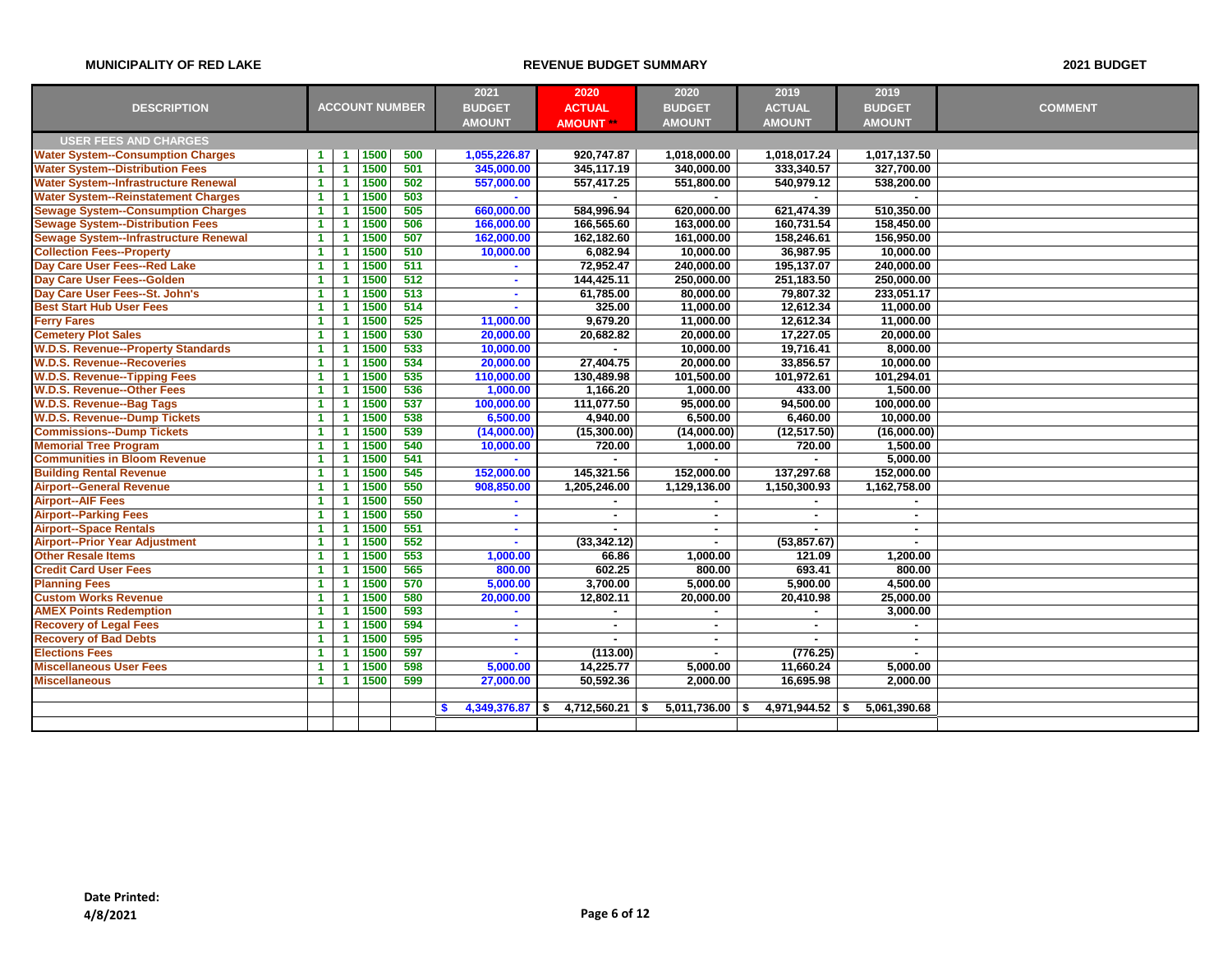|                                              |      |                       | 2021             | 2020            | 2020          | 2019            | 2019          |                |
|----------------------------------------------|------|-----------------------|------------------|-----------------|---------------|-----------------|---------------|----------------|
| <b>DESCRIPTION</b>                           |      | <b>ACCOUNT NUMBER</b> | <b>BUDGET</b>    | <b>ACTUAL</b>   | <b>BUDGET</b> | <b>ACTUAL</b>   | <b>BUDGET</b> | <b>COMMENT</b> |
|                                              |      |                       | <b>AMOUNT</b>    | <b>AMOUNT</b>   | <b>AMOUNT</b> | <b>AMOUNT</b>   | <b>AMOUNT</b> |                |
| <b>LICENSES AND PERMITS</b>                  |      |                       |                  |                 |               |                 |               |                |
| <b>Building Permits</b>                      | 1600 | 600                   | 10,000.00        | 13,005.00       | 7,000.00      | 57,293.00       | 7,000.00      |                |
| <b>Pet Control--Dog Tags</b>                 | 1600 | 605                   | 7,000.00         | 6,005.00        | 7,000.00      | 9,470.00        | 7,000.00      |                |
| <b>Lottery Licenses</b>                      | 1600 | 610                   | 2,500.00         | 1,429.49        | 2,500.00      | 4,149.81        | 2,500.00      |                |
| <b>Business Licenses</b>                     | 1600 | 615                   | 7,500.00         | 8,850.00        | 7,500.00      | 11,025.00       | 7,500.00      |                |
| <b>Marriage Licenses</b>                     | 1600 | 620                   | 3,000.00         | 1,577.00        | 3,000.00      | 4,133.00        | 3,000.00      |                |
| <b>Marriage Ceremony Fees</b>                | 1600 | 621                   | 2,500.00         | 2,629.76        | 2,500.00      | 4,550.00        | 2,500.00      |                |
| <b>Fire Permits</b>                          | 1600 | 625                   | 13,000.00        | 13,534.99       | 12,500.00     | 15,085.00       | 12,500.00     |                |
| <b>False Alarm Call Outs</b>                 | 1600 | 626                   | ۰                |                 | 750.00        | ٠               | 750.00        |                |
| <b>Fire Inspection / Report Revenue</b>      | 1600 | 627                   | ۰                | 15,823.70       |               | (3, 138.87)     |               |                |
| <b>Fire Services Revenue - Service calls</b> | 1600 | 628                   | 17,500.00        | 2,500.00        | 17,500.00     | 21,682.12       | 600.00        |                |
| <b>Evacuation Revenue</b>                    | 1600 | 629                   |                  | 13,231.76       |               | ۰               |               |                |
| <b>Tax Certificates</b>                      | 1600 | 630                   | 7,000.00         | 12,240.00       | 7,000.00      | 5,490.00        | 7,000.00      |                |
| <b>Taxi Licenses</b>                         | 1600 | 635                   | 800.00           | 700.00          | 800.00        | 1,300.00        | 800.00        |                |
| <b>Death Registrations</b>                   | 1600 | 640                   | 1,250.00         | 1,400.00        | 1,250.00      | 1,375.00        | 1,250.00      |                |
| <b>Parking Rentals/Permits</b>               | 1600 | 645                   | 9,500.00         | 12,442.46       | 9,500.00      | 9,526.36        | 9,500.00      |                |
| <b>Aggregate--Licence Fees</b>               | 1600 | 650                   | 1,500.00         | 3,345.97        |               | 3,343.32        |               |                |
|                                              |      |                       |                  |                 |               |                 |               |                |
|                                              |      |                       | $83,050.00$ \ \$ | $108,715.13$ \$ | 78,800.00 \$  | $145,283.74$ \$ | 61,900.00     |                |
|                                              |      |                       |                  |                 |               |                 |               |                |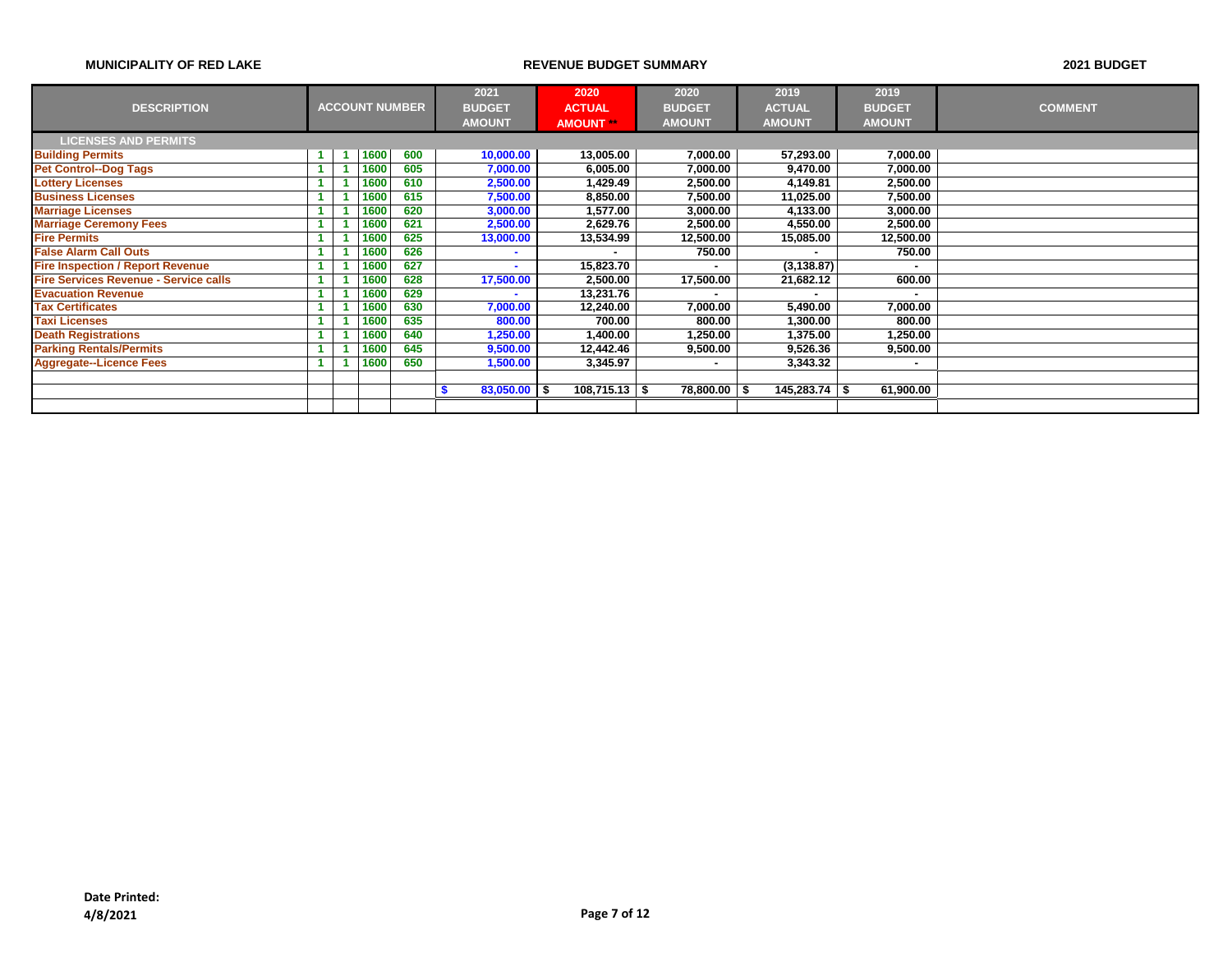|                                       |                      |      |                       | 2021            | 2020                   | 2020          | 2019                 | 2019                     |                                          |
|---------------------------------------|----------------------|------|-----------------------|-----------------|------------------------|---------------|----------------------|--------------------------|------------------------------------------|
| <b>DESCRIPTION</b>                    |                      |      | <b>ACCOUNT NUMBER</b> | <b>BUDGET</b>   | <b>ACTUAL</b>          | <b>BUDGET</b> | <b>ACTUAL</b>        | <b>BUDGET</b>            | <b>COMMENT</b>                           |
|                                       |                      |      |                       | <b>AMOUNT</b>   |                        | <b>AMOUNT</b> | <b>AMOUNT</b>        | <b>AMOUNT</b>            |                                          |
|                                       |                      |      |                       |                 | <b>AMOUNT</b> **       |               |                      |                          |                                          |
| <b>RECREATION</b>                     |                      |      |                       |                 |                        |               |                      |                          |                                          |
| <b>Arena Rentals</b>                  |                      | 1700 | 705                   | 4,000.00        | 4,120.82               | 8,000.00      | 2,885.19             | 8,000.00                 |                                          |
| <b>Cochenour Hall Rentals</b>         |                      | 1700 | 710                   | 4,000.00        | 2.122.23               | 10,000.00     | 11,726.03            | 10.000.00                |                                          |
| <b>Arena Boards Advertising</b>       |                      | 1700 | 715                   | 5,000.00        | 6,814.00               | 5,000.00      | 2,473.00             | 5,000.00                 |                                          |
| <b>Arena Ice Rentals/Open Skating</b> |                      | 1700 | 720                   | 78,000.00       | 78.066.23              | 95,000.00     | 67,366.70            | 115,000.00               |                                          |
| <b>Ball Field Fees</b>                |                      | 1700 | 730                   | 1,000.00        | 1,540.00               | 2,000.00      | 345.00               | 2.000.00                 |                                          |
| <b>Community Centre--Concession</b>   |                      | 1700 | 735                   | 500.00          | 469.28                 | 500.00        | 1,969.88             | 1.800.00                 |                                          |
| <b>Community Centre--Drop In</b>      | 1                    | 1700 | 740                   | 2,500.00        | 1,846.49               | 2,500.00      | 4,702.82             | 3,400.00                 |                                          |
| <b>Community Centre--Memberships</b>  | -1                   | 1700 | 745                   | 15,000.00       | 18.252.72              | 20,000.00     | 28,714.58            | 26.000.00                |                                          |
| <b>Community Centre--Passes</b>       | 1                    | 1700 | 750                   | 1,500.00        | 3.112.35               | 2,500.00      | 4,404.54             | 4.000.00                 |                                          |
| <b>Recreation Equipment Rentals</b>   | -1                   | 1700 | 755                   | 500.00          | 627.03                 | 1,000.00      | 1,216.77             | 1,300.00                 |                                          |
| <b>Red Lake Triathalon Revenue</b>    |                      | 1700 | 764                   |                 |                        |               | 401.24               |                          |                                          |
| <b>Recreation--Special Events</b>     |                      | 1700 | 765                   |                 | 3,339.84               | 350.00        | 5,513.19             | 350.00                   |                                          |
| <b>Recreation--Pavilion Rental</b>    |                      | 1700 | 766                   |                 | 343.40                 |               |                      |                          |                                          |
| <b>Court Recoveries</b>               |                      | 1700 | 770                   |                 | ٠                      |               | 300.00               | $\overline{\phantom{a}}$ |                                          |
|                                       |                      |      |                       |                 |                        |               |                      |                          |                                          |
|                                       |                      |      |                       | 112,000.00<br>S | $120,654.39$ \$        | 146,850.00    | 132,018.94           | 176,850.00               |                                          |
|                                       |                      |      |                       |                 |                        |               |                      |                          |                                          |
| <b>DONATIONS</b>                      |                      |      |                       |                 |                        |               |                      |                          |                                          |
| <b>Donations--Parks</b>               | $\blacktriangleleft$ | 1750 | 762                   | 45,900.00       | ٠                      |               | 196.45               |                          | Dog Park capital donation                |
| <b>Donations--KDMA</b>                |                      | 1750 | 766                   |                 | ٠                      |               | 10,650.00            |                          |                                          |
| <b>Donations--Recreation</b>          | 1                    | 1750 | 768                   | 13,000.00       | ٠                      |               | 1.750.00             | $\sim$                   | Red Lake ballfield sign capital donation |
| <b>Donations--OEYC</b>                | -1                   | 1750 | 769                   |                 | ٠                      |               |                      | ۰                        |                                          |
| <b>Donations--Fire Service</b>        | 1                    | 1750 | 771                   |                 | 500.00                 |               |                      | $\sim$                   |                                          |
| <b>Donations--REACH Building Fund</b> |                      | 1750 | 775                   |                 | 1.250.00               |               | 17,329.19            | ٠                        |                                          |
| <b>Donations--DRD Restoration</b>     |                      | 1750 | 776                   |                 | 40.000.00              |               | 17,329.19            | $\overline{\phantom{a}}$ |                                          |
| <b>Donations--RED49</b>               | 1                    | 1750 | 777                   |                 | 537.249.00             |               |                      | $\sim$                   |                                          |
|                                       |                      |      |                       |                 |                        |               |                      |                          |                                          |
|                                       |                      |      |                       | 58,900.00<br>-S | $578.999.00$ \$<br>- S |               | $47,254.83$ \$<br>\$ | $\sim$                   |                                          |
|                                       |                      |      |                       |                 |                        |               |                      |                          |                                          |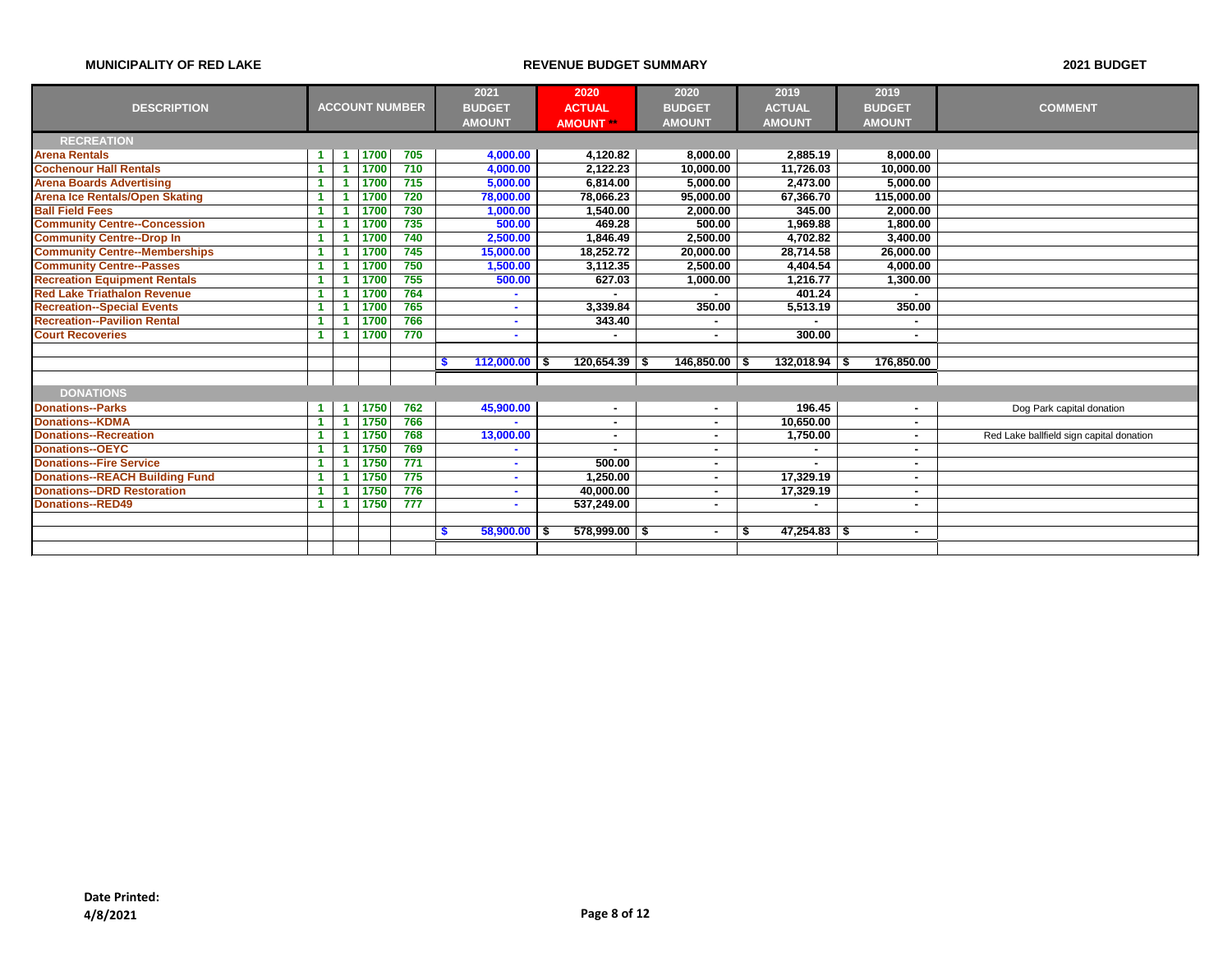|                                               |                      |                      |      |                       |   | 2021            | 2020             | 2020             | 2019           | 2019          |                |
|-----------------------------------------------|----------------------|----------------------|------|-----------------------|---|-----------------|------------------|------------------|----------------|---------------|----------------|
| <b>DESCRIPTION</b>                            |                      |                      |      | <b>ACCOUNT NUMBER</b> |   | <b>BUDGET</b>   | <b>ACTUAL</b>    | <b>BUDGET</b>    | <b>ACTUAL</b>  | <b>BUDGET</b> | <b>COMMENT</b> |
|                                               |                      |                      |      |                       |   | <b>AMOUNT</b>   | <b>AMOUNT</b> ** | <b>AMOUNT</b>    | <b>AMOUNT</b>  | <b>AMOUNT</b> |                |
| <b>SERVICE CHARGES AND PENALTIES</b>          |                      |                      |      |                       |   |                 |                  |                  |                |               |                |
| <b>Water and Sewer Penalties and Interest</b> | $\blacktriangleleft$ | и                    | 1800 | 800                   |   | 70,000.00       | 85,864.63        | 70,000.00        | 90,284.41      | 70,000.00     |                |
| <b>A/R Service Charges</b>                    | $\blacktriangleleft$ |                      | 1800 | 805                   |   | 2,000.00        | 2,780.17         | 2,000.00         | 5,862.15       | 2,000.00      |                |
| <b>Taxation Penalties and Interest</b>        |                      |                      | 1800 | 810                   |   | 225,000.00      | 223,340.79       | 250,000.00       | (7,375.48)     | 250,000.00    |                |
| <b>N S F Cheque Fees</b>                      |                      |                      | 1800 | 815                   |   | ۰               | 100.00           |                  | ۰              | ۰             |                |
|                                               |                      |                      |      |                       |   |                 |                  |                  |                |               |                |
|                                               |                      |                      |      |                       |   | $297,000.00$ \$ | $312,085.59$ \$  | $322,000.00$ \$  | $88,771.08$ \$ | 322,000.00    |                |
|                                               |                      |                      |      |                       |   |                 |                  |                  |                |               |                |
| <b>PROVINCIAL OFFENSES</b>                    |                      |                      |      |                       |   |                 |                  |                  |                |               |                |
| <b>Provincial Offenses Act Revenue</b>        | $\blacktriangleleft$ | $\blacktriangleleft$ | 1810 | 555                   |   | 20,000.00       | 25.00            | 23,000.00        | 21,883.23      | 25,000.00     |                |
|                                               |                      |                      |      |                       |   |                 |                  |                  |                |               |                |
|                                               |                      |                      |      |                       | S | $20,000.00$ \$  | $25.00$ \$       | $23,000.00$ \ \$ | $21,883.23$ \$ | 25,000.00     |                |
|                                               |                      |                      |      |                       |   |                 |                  |                  |                |               |                |
| <b>BY-LAW FINES</b>                           |                      |                      |      |                       |   |                 |                  |                  |                |               |                |
| <b>Bylaw Fines--Pet Control</b>               | $\blacktriangleleft$ | -1                   | 1820 | 556                   |   | 1,000.00        | 1,840.00         | 1,000.00         | 545.00         | 1,000.00      |                |
| <b>Bylaw Fines--All Other</b>                 | $\blacktriangleleft$ |                      | 1820 | 557                   |   | 2,000.00        | 1,020.00         | 2,000.00         | 2,985.00       | 2,000.00      |                |
| <b>Bylaw--Contract Revenue</b>                | $\blacktriangleleft$ |                      | 1820 | 558                   |   | 25,000.00       | 17,423.01        | 18,035.00        | 6,976.00       | ۰             |                |
|                                               |                      |                      |      |                       |   |                 |                  |                  |                |               |                |
|                                               |                      |                      |      |                       |   | $28,000.00$ \$  | $20,283.01$ \ \$ | $21,035.00$ \ \$ | $10,506.00$ \$ | 3,000.00      |                |
|                                               |                      |                      |      |                       |   |                 |                  |                  |                |               |                |
|                                               |                      |                      |      |                       |   |                 |                  |                  |                |               |                |
|                                               |                      |                      |      |                       |   |                 |                  |                  |                |               |                |
|                                               |                      |                      |      |                       |   |                 |                  |                  |                |               |                |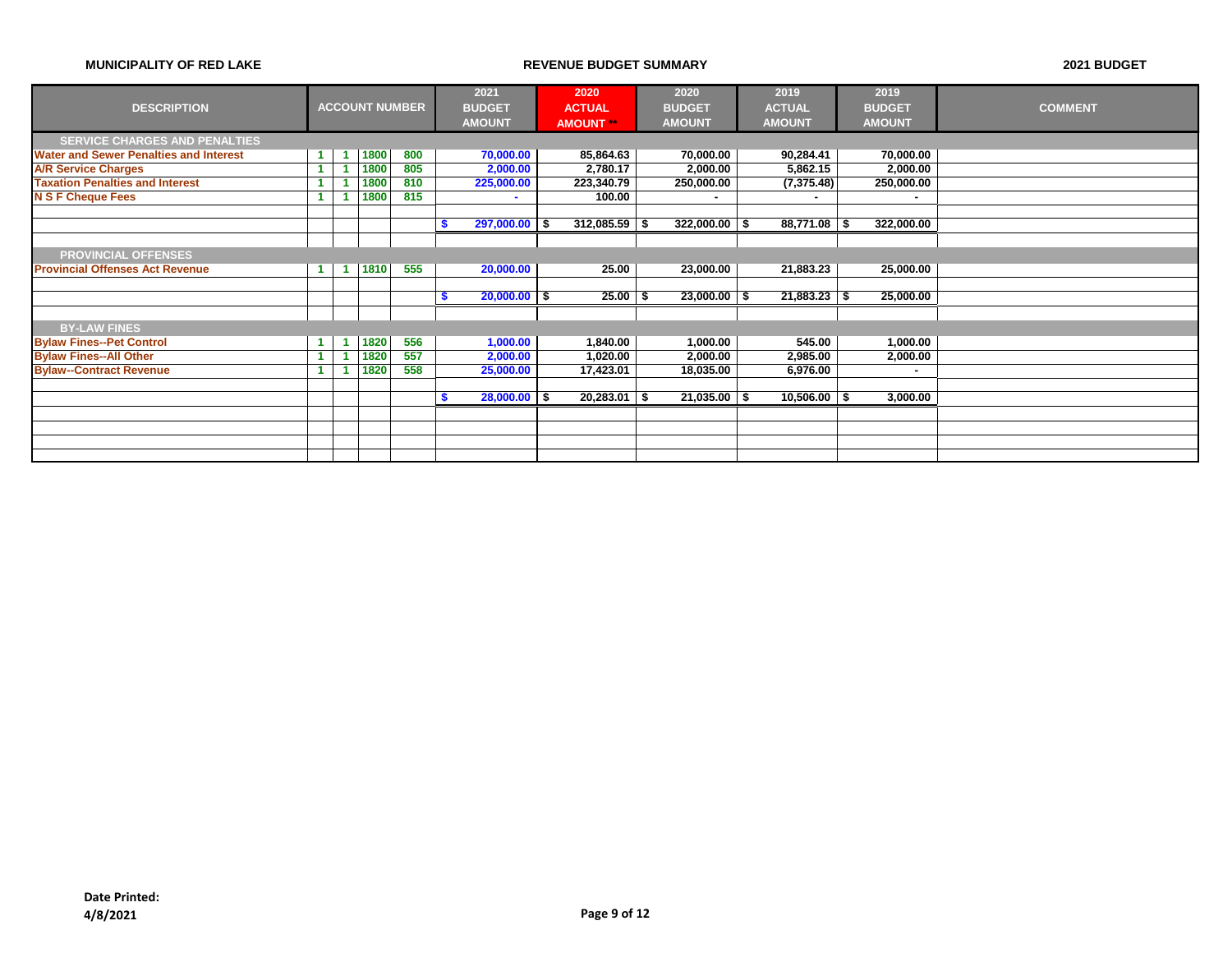|                                           |                      |                      |      |                       | 2021          |                   | 2020                   | 2020          |        | 2019                 | 2019                    |                          |                |
|-------------------------------------------|----------------------|----------------------|------|-----------------------|---------------|-------------------|------------------------|---------------|--------|----------------------|-------------------------|--------------------------|----------------|
| <b>DESCRIPTION</b>                        |                      |                      |      | <b>ACCOUNT NUMBER</b> | <b>BUDGET</b> |                   | <b>ACTUAL</b>          | <b>BUDGET</b> |        | <b>ACTUAL</b>        | <b>BUDGET</b>           |                          | <b>COMMENT</b> |
|                                           |                      |                      |      |                       | <b>AMOUNT</b> |                   | <b>AMOUNT</b>          | <b>AMOUNT</b> |        | <b>AMOUNT</b>        | <b>AMOUNT</b>           |                          |                |
| <b>INVESTMENT</b>                         |                      |                      |      |                       |               |                   |                        |               |        |                      |                         |                          |                |
| <b>Interest Earnings</b>                  | $\blacktriangleleft$ | - 1                  | 1900 | 900                   |               | 1,600.00          | 18,653.68              | 1,600.00      |        | 16,310.61            |                         | 1,600.00                 |                |
| <b>Interest Income--Reserves</b>          | 1                    |                      | 1900 | 905                   |               | 30,000.00         | 32,984.70              | 50,000.00     |        | 59,522.13            |                         | 30,000.00                |                |
| <b>Interest Income--Workings Funds</b>    | 1                    |                      | 1900 | 910                   |               | 20,000.00         | 18,191.09              | 20,000.00     |        | 29,713.11            |                         | 17,000.00                |                |
| <b>Interest Income--Gas Tax</b>           | 1                    |                      | 1900 | 915                   |               | 4,500.00          | 34,901.10              | 4,500.00      |        | 25,097.09            |                         | 4,500.00                 |                |
| <b>Interest Income--Airport</b>           | 1                    |                      | 1900 | 920                   |               | 6,500.00          | 76,038.90              | 6,500.00      |        | 80,807.16            |                         | 6,500.00                 |                |
| <b>Interest Income--REACH</b>             | $\mathbf{1}$         |                      | 1900 | 925                   |               | $\sim$            | 127.22                 |               |        | 93.96                |                         |                          |                |
|                                           |                      |                      |      |                       |               |                   |                        |               |        |                      |                         |                          |                |
|                                           |                      |                      |      |                       | -S            | $62,600.00$ \$    | $180,896.69$ \$        | 82,600.00     |        | 211,544.06 \$        |                         | 59,600.00                |                |
|                                           |                      |                      |      |                       |               |                   |                        |               |        |                      |                         |                          |                |
| <b>MUNICIPAL ASSET SALES</b>              |                      |                      |      |                       |               |                   |                        |               |        |                      |                         |                          |                |
| <b>Sale of Land</b>                       | 1                    |                      | 1950 | 950                   |               | $\sim$            | 217,630.68             |               | $\sim$ | 36,160.00            |                         | ۰.                       |                |
| <b>Sale of Building / Equipment</b>       | $\blacktriangleleft$ |                      | 1950 | 951                   |               | $\sim$            | 60.00                  |               | $\sim$ | 41,205.00            |                         | $\sim$                   |                |
| <b>Proceeds From Tax Sales</b>            | 1                    |                      | 1950 | 952                   |               | $\sim$            | 536.77                 |               | $\sim$ |                      |                         | $\overline{\phantom{a}}$ |                |
| <b>Sale of Miscellaneous Items</b>        | $\mathbf 1$          | -1                   | 1950 | 953                   |               | ٠                 |                        |               | ۰      | $\blacksquare$       |                         | $\sim$                   |                |
|                                           |                      |                      |      |                       |               |                   |                        |               |        |                      |                         |                          |                |
|                                           |                      |                      |      |                       | \$            | $\sim$            | \$<br>$218,227.45$ \$  |               | $\sim$ | $77,365.00$ \$<br>-S |                         | $\sim$                   |                |
|                                           |                      |                      |      |                       |               |                   |                        |               |        |                      |                         |                          |                |
| <b>MISCELLANEOUS</b>                      |                      |                      |      |                       |               |                   |                        |               |        |                      |                         |                          |                |
| <b>Insurance Proceeds</b>                 | $\mathbf 1$          | $\blacktriangleleft$ | 1975 | 975                   |               | $\sim$            | 1,905,999.47           |               | $\sim$ | $\sim$               |                         | $\sim$                   |                |
|                                           |                      |                      |      |                       |               |                   |                        |               |        |                      |                         |                          |                |
|                                           |                      |                      |      |                       | -S            | $\sim$            | $$1,905,999.47$ \ \ \$ |               | $\sim$ | \$<br>$\blacksquare$ | $\overline{\mathbf{s}}$ | $\sim$                   |                |
|                                           |                      |                      |      |                       |               |                   |                        |               |        |                      |                         |                          |                |
| <b>LONG TERM DEBT PROCEEDS</b>            |                      |                      |      |                       |               |                   |                        |               |        |                      |                         |                          |                |
| <b>Proceeds From Long Term Debt--Bank</b> | $\blacktriangleleft$ | $\blacktriangleleft$ | 1980 | 980                   |               | 1,340,518.07      | 687,232.00             | 1,613,552.51  |        | 1,500,000.00         | 1,225,024.04            |                          |                |
|                                           |                      |                      |      |                       |               |                   |                        |               |        |                      |                         |                          |                |
|                                           |                      |                      |      |                       | S             | $1,340,518.07$ \$ | 687,232.00             | 1,613,552.51  |        | $1,500,000.00$ \$    | 1,225,024.04            |                          |                |
|                                           |                      |                      |      |                       |               |                   |                        |               |        |                      |                         |                          |                |
| <b>RESERVE FUNDS TRANSFERS</b>            |                      |                      |      |                       |               |                   |                        |               |        |                      |                         |                          |                |
| <b>Transfer From Capital Reserves</b>     | 1                    | -1                   | 1990 | 990                   |               | 273,576.99        | 53,045.41              | 298,826.50    |        | 208,235.22           | 342,316.28              |                          |                |
| <b>Transfer From Operating Reserves</b>   | 1                    |                      | 1990 | 993                   |               | 116,380.30        | 161,112.66             | 8,000.00      |        | 5,013.44             |                         | 18,000.00                |                |
| <b>Transfer To Capital Reserves</b>       | 1                    |                      | 1990 | 990                   |               | $\sim$            |                        |               |        | $\blacksquare$       |                         |                          |                |
| <b>Transfer To Operating Reserves</b>     | $\blacktriangleleft$ |                      | 1990 | 993                   |               | ٠                 |                        |               | ٠      | ٠                    |                         | $\sim$                   |                |
|                                           |                      |                      |      |                       |               |                   |                        |               |        |                      |                         |                          |                |
|                                           |                      |                      |      |                       | \$            | $389,957.29$ \$   | $214,158.07$ \$        | 306,826.50    |        | 213,248.66 \$        | 360,316.28              |                          |                |
|                                           |                      |                      |      |                       |               |                   |                        |               |        |                      |                         |                          |                |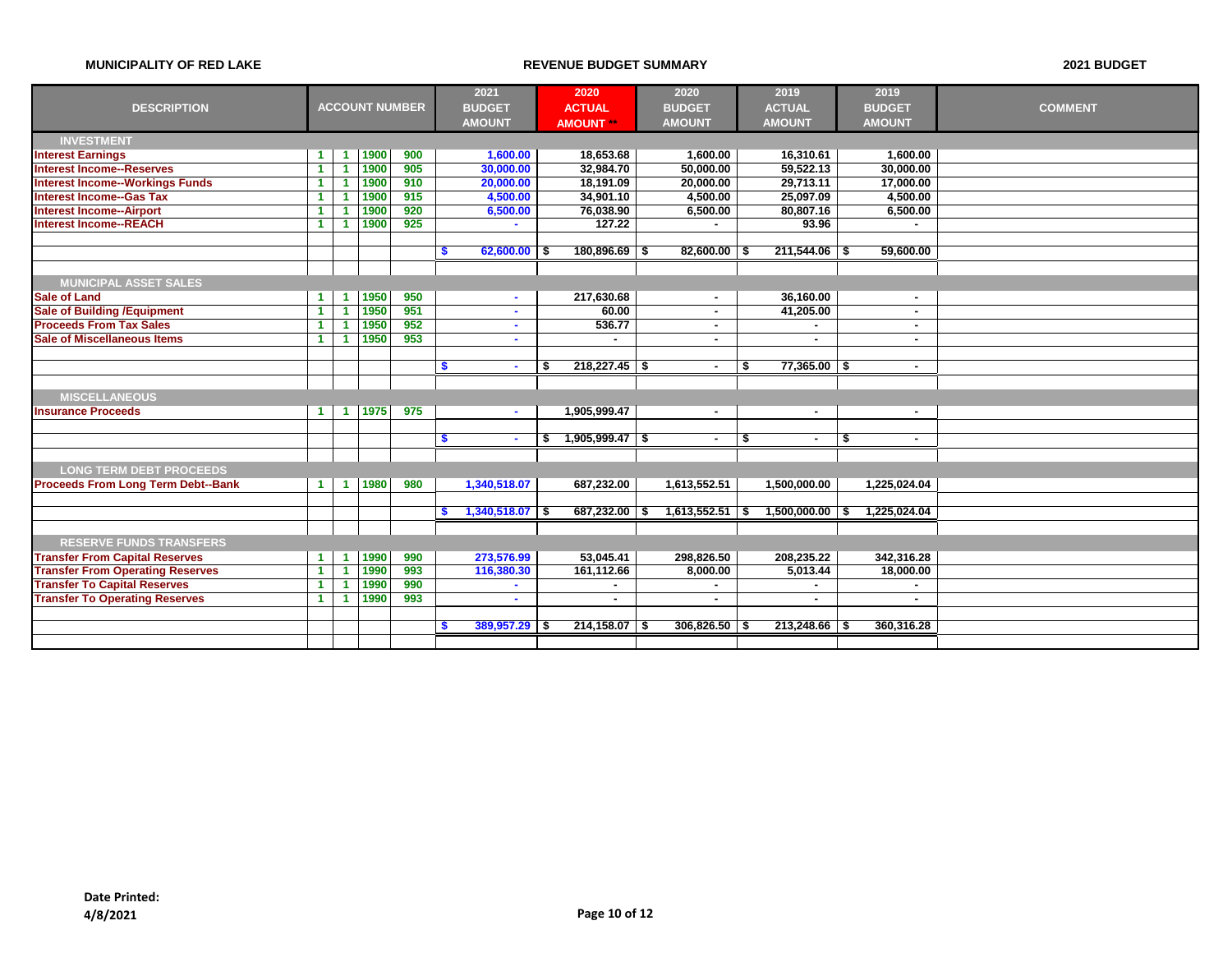| <b>DESCRIPTION</b>                       |  |      | <b>ACCOUNT NUMBER</b> |    | 2021<br><b>BUDGET</b><br><b>AMOUNT</b> |    | 2020<br><b>ACTUAL</b><br><b>AMOUNT</b> | 2020<br><b>BUDGET</b><br><b>AMOUNT</b>                                              |   | 2019<br><b>ACTUAL</b><br><b>AMOUNT</b> |   | 2019<br><b>BUDGET</b><br><b>AMOUNT</b> | <b>COMMENT</b> |
|------------------------------------------|--|------|-----------------------|----|----------------------------------------|----|----------------------------------------|-------------------------------------------------------------------------------------|---|----------------------------------------|---|----------------------------------------|----------------|
| <b>TRANSFERS FROM RESERVES</b>           |  |      |                       |    |                                        |    |                                        |                                                                                     |   |                                        |   |                                        |                |
| <b>Communities in Bloom</b>              |  | 1991 | 991                   |    | <b>COL</b>                             |    | ٠                                      | ۰                                                                                   |   | $\sim$                                 |   |                                        |                |
|                                          |  |      |                       |    |                                        |    |                                        |                                                                                     |   |                                        |   |                                        |                |
|                                          |  |      |                       |    | $\overline{\phantom{a}}$               | ъ  | $\overline{\phantom{a}}$               | . —                                                                                 |   | $\sim$                                 | а | . —                                    |                |
|                                          |  |      |                       |    |                                        |    |                                        |                                                                                     |   |                                        |   |                                        |                |
| <b>CAPITAL LEASES</b>                    |  |      |                       |    |                                        |    |                                        |                                                                                     |   |                                        |   |                                        |                |
| <b>Proceeds from Capital Leases</b>      |  | 1980 | 985                   |    | <b>COL</b>                             |    | $\sim$                                 |                                                                                     |   | $\blacksquare$                         |   | $\overline{\phantom{a}}$               |                |
|                                          |  |      |                       |    |                                        |    |                                        |                                                                                     |   |                                        |   |                                        |                |
|                                          |  |      |                       |    |                                        | л  |                                        | ۰                                                                                   |   |                                        | л |                                        |                |
|                                          |  |      |                       |    |                                        |    |                                        |                                                                                     |   |                                        |   |                                        |                |
| <b>TRANSFER FROM SURPLUS</b>             |  |      |                       |    |                                        |    |                                        |                                                                                     |   |                                        |   |                                        |                |
| <b>Application of Prior Year Surplus</b> |  | 1999 | 990                   |    | <b>COL</b>                             |    | $\sim$                                 | ٠                                                                                   |   | $\sim$                                 |   |                                        |                |
|                                          |  |      |                       |    |                                        |    |                                        |                                                                                     |   |                                        |   |                                        |                |
|                                          |  |      |                       |    | $\overline{\phantom{a}}$               | \$ | $\sim$                                 | - \$<br>. .                                                                         | в | $\sim$                                 | £ |                                        |                |
|                                          |  |      |                       |    |                                        |    |                                        |                                                                                     |   |                                        |   |                                        |                |
|                                          |  |      |                       | s. |                                        |    |                                        | $23,738,770.32$ \$ 24,874,753.54 \$ 24,009,246.90 \$ 25,149,463.68 \$ 30,375,862.36 |   |                                        |   |                                        |                |
|                                          |  |      |                       |    |                                        |    |                                        |                                                                                     |   |                                        |   |                                        |                |